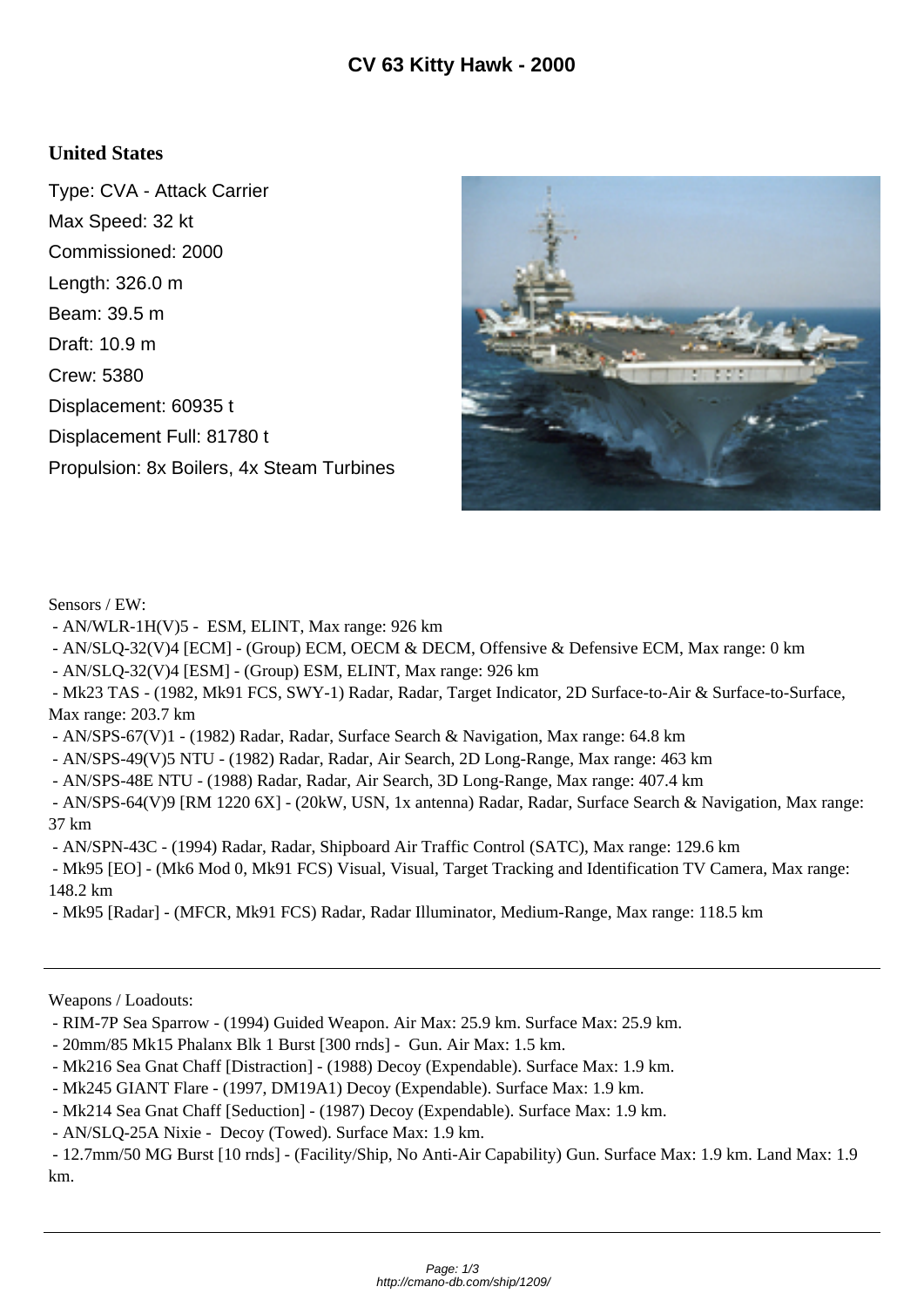OVERVIEW: The Kitty Hawk class superc[arriers of the United States Navy w](http://cmano-db.com/ship/1209/)ere an incremental improvement on the Forrestal-class vessels.The biggest differences from the Forrestals are greater length, and a different placement of elevators; two are forward of the island, one is aft of the island and another on the portside stern.

DETAILS: Three different shipyards were used to construct the ships. Kitty Hawk was built at New York Shipbuilding Corporation, Constellation at New York Naval Shipyard, America and John F. Kennedy at Newport News Shipbuilding. John F. Kennedy is similar to the earlier units in flightdeck arrangement and propulsion, but has enough differences that she is often placed in her own class. Propulsion consisted of four Westinghouse geared turbines, 280,000 shp, four shafts with eight 1,200 pounds per square inch (8,300 kPa) Foster Wheeler boilers.

The first three units were constructed with a Terrier surface to air missile system. The supporting missile launchers and AN/SPG-55 radars consumed a large amount of space, while at the same time duplicating the capabilities of the air defence escorts, and were later removed. John F. Kennedy did not have Terrier and was built with the shorter ranged Sea Sparrow, Basic Point Defense Missile System (BPDMS). All were eventually equipped with NATO Sea Sparrow (NSSM) and Phalanx CIWS for self-defense. In 2001, Kitty Hawk received two Rolling Airframe Missile launchers replacing the forward Sea Sparrow and Phalanx CIWS equipment.The SLQ-32 Electronic Warfare Suite was added as part of the Service Life Extension Program (SLEP) on Kitty Hawk and Constellation.

America had several differences from the lead units of the class. Instead of two forward anchors, one on each side, America had no starboard anchor and an additional anchor astern, a change made to accommodate the AN/SQS-23 sonar. America was the only post-World War II U.S. carrier to be built with sonar, though it was removed in the early 1980s. She also had a narrow smokestack compared to prior units.

John F. Kennedy (CV-67) was originally scheduled to be the fourth Kitty Hawk-class carrier, but because she received so many modifications during construction, she formed her own ship class and is often listed as a single-vessel class. Kennedy had similar design changes regarding the anchors to accommodate a sonar array, but the sonar was never installed. There were also plans to make her nuclear powered, but since Congress would not authorize it, Kennedy was constructed as a conventionally powered carrier. Her smokestack is also different and tilts outboard to send stack gas away from the flight deck. The angled end of the waist is also different from the other Kitty Hawks, bearing a closer resemblance to that of the Nimitz class. Kennedy is also 17 feet (5.2 m) shorter in length than the other Kitty Hawk-class carriers.

TYPE: Aircraft Carrier (CV).

SPECIFICATIONS: Displacement: 81,780 tons full load || Length: 1,069 ft (326 m) || Beam: 282 ft (86 m) || Draft: 38 ft (12 m) || Installed power: 280,000 shaft horsepower || Propulsion: Westinghouse geared steam turbines, (8) steam boilers, (4) shafts; 280,000 shp || Crew: 3,150 || Air Wing Crew: 2,480.

PERFORMANCE: Speed: 32 knots (59 km/h) || Range: 12,000 miles (19,300 km)

SENSORS: AN/SPN-43A Shipboard ATC || AN/SPS-10B Surface Search Radar || AN/SPS-48C Long Range 3D Air Search Radar || AN/SPS-49 Long Range 2D Air Search Radar ||Furuno Radar || AN/WLR-11 Radar Warning Receiver || AN/WLR-1G ESM || AN/SLQ-17 Offensive/Defensive ECM || MK-95 Electo Optic.

ARMAMENT: (24) Sea Sparrows and RIM-116 Rolling Airframe Missiles || (3-4) Phalanx CIWS.

AIRCRAFT: Up to 90 aircraft.

SHIPS BUILT: Kitty Hawk (CV-63) || Constellation (CV-64) || America (CV-66) || John F. Kennedy (CV-67).